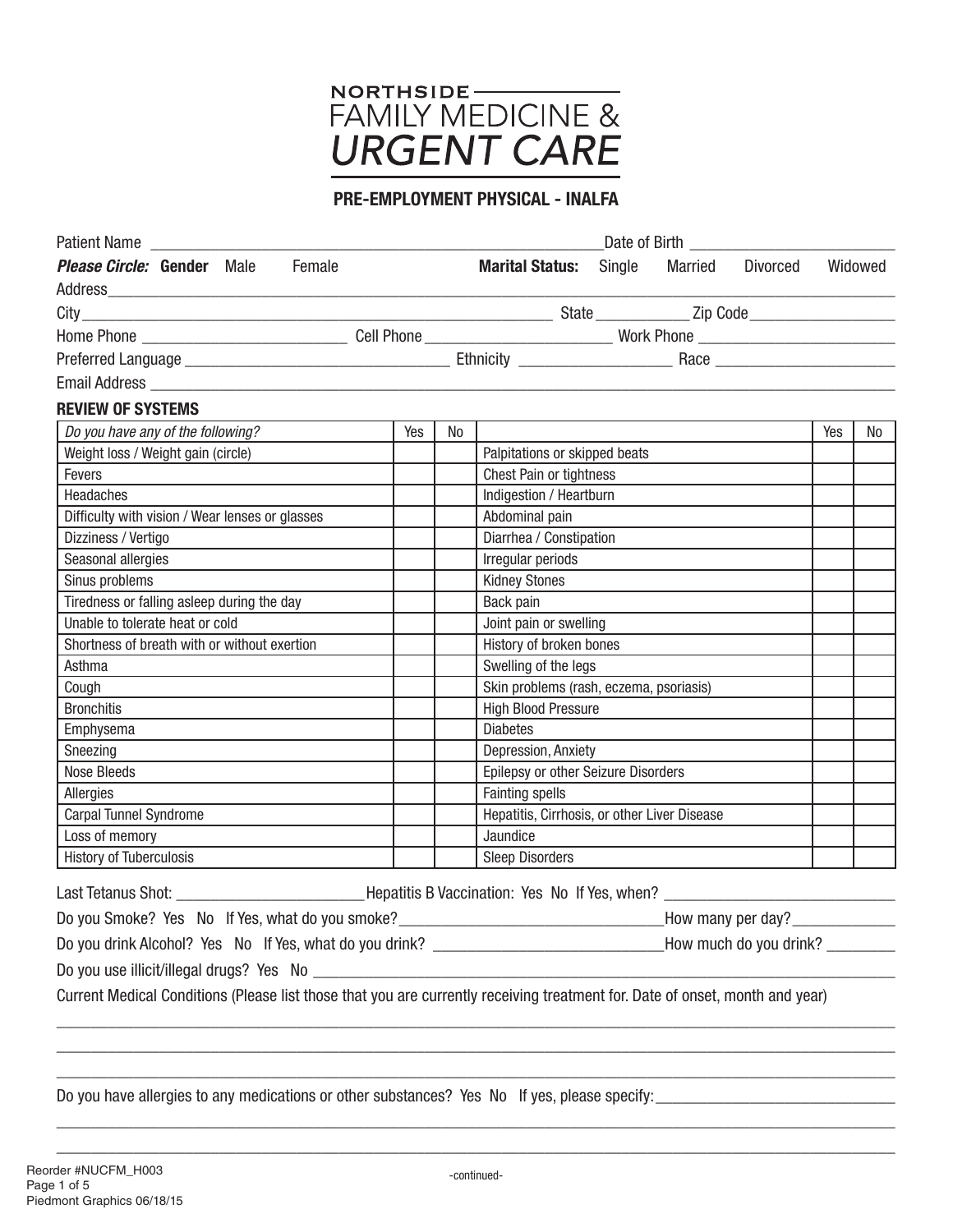

| ,一个人的人都是一个人的人,我们就是一个人的人,我们就是一个人的人,我们就是一个人的人,我们就是一个人的人,我们就是一个人的人,我们就是一个人的人,我们就是一个人                                             |  |  |  |  |  |
|-------------------------------------------------------------------------------------------------------------------------------|--|--|--|--|--|
|                                                                                                                               |  |  |  |  |  |
|                                                                                                                               |  |  |  |  |  |
|                                                                                                                               |  |  |  |  |  |
| Are you currently under the treatment or care of a physician or other health care provider?                                   |  |  |  |  |  |
| Do you have any condition (physical, medical, or psychological) that would require special accommodations in order for you to |  |  |  |  |  |
|                                                                                                                               |  |  |  |  |  |

The above answers are true and correct to the best of my knowledge and belief. I understand that falsification may be grounds for termination. This also authorizes release of any medical information, concerning my past or present condition pertinent to my employment, by the physician and staff administering this examination.

| *ure.<br>Annlicant<br>aldnarٽ<br>. . | vate |
|--------------------------------------|------|
|                                      |      |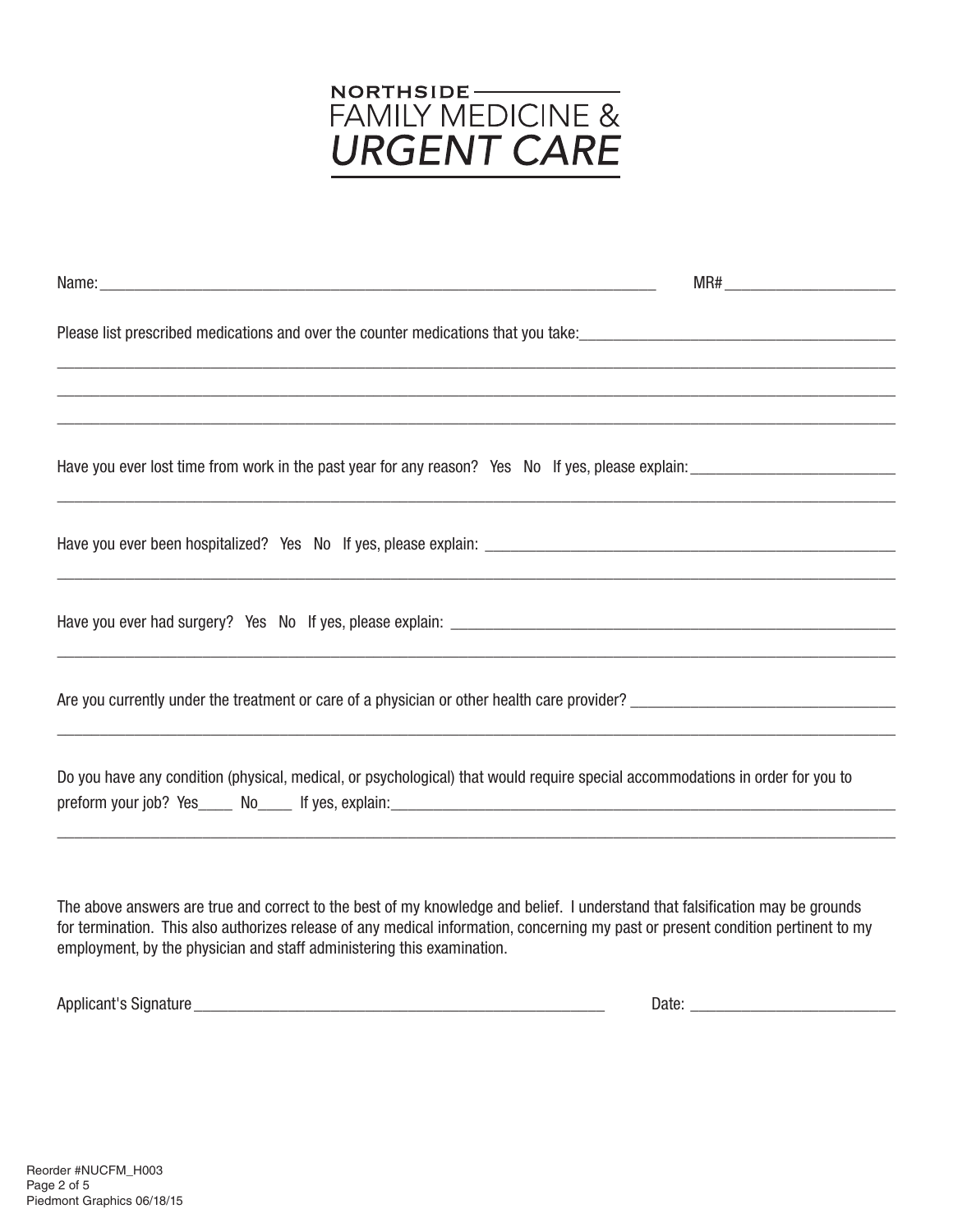

|                           | <b>PHYSICAL EXAMINATION - INALFA</b> |               |                              |                   |  |                                                                                                                  |  |
|---------------------------|--------------------------------------|---------------|------------------------------|-------------------|--|------------------------------------------------------------------------------------------------------------------|--|
|                           |                                      |               |                              |                   |  |                                                                                                                  |  |
| <b>VITAL SIGNS</b>        |                                      |               |                              |                   |  |                                                                                                                  |  |
|                           |                                      |               |                              |                   |  | BP ____________ HR _____________ Sp02 ____________ TEMP _____________ HEIGHT ____________ WEIGHT _____________   |  |
|                           |                                      |               |                              |                   |  | VISION: Uncorrected / Corrected: Right Eye: ______ /_______ Left Eye: ______ /_______ Both Eyes: ______ /_______ |  |
|                           |                                      |               |                              |                   |  | Visual Fields: Rt. Eye: _________ Lt. Eye: ________ Color: Normal Abnormal Depth Perception: Normal Abnormal     |  |
|                           |                                      | <b>NORMAL</b> |                              | ABNORMAL FINDINGS |  |                                                                                                                  |  |
| <b>HENNT:</b><br>$Eyes -$ | Globe                                |               |                              |                   |  |                                                                                                                  |  |
|                           | Pupils                               |               |                              |                   |  |                                                                                                                  |  |
|                           | EOM's                                |               |                              |                   |  |                                                                                                                  |  |
| $Ears -$                  | <b>Canal Clear</b>                   | Yes           | No                           |                   |  |                                                                                                                  |  |
|                           | <b>TM Visualized</b>                 | Yes           | No                           |                   |  |                                                                                                                  |  |
|                           | Scarring of TM                       | Yes           | No                           |                   |  |                                                                                                                  |  |
|                           | Drainage                             | Yes           | No                           |                   |  |                                                                                                                  |  |
|                           | Mouth - Teeth                        |               |                              |                   |  |                                                                                                                  |  |
|                           | Throat                               |               |                              |                   |  |                                                                                                                  |  |
| NECK:                     |                                      |               |                              |                   |  |                                                                                                                  |  |
| THYROID:                  |                                      |               |                              |                   |  |                                                                                                                  |  |
| CHEST/LUNGS:              |                                      |               | <u> Liberatura de la pro</u> |                   |  |                                                                                                                  |  |
| <b>HEART: Rhythm</b>      |                                      |               |                              |                   |  |                                                                                                                  |  |
|                           | Auscultation                         |               |                              |                   |  |                                                                                                                  |  |
| SKIN:                     |                                      |               |                              |                   |  |                                                                                                                  |  |
| ABDOMEN:                  |                                      |               |                              |                   |  |                                                                                                                  |  |
|                           | HERNIA - Umbilical                   | No            | Yes                          |                   |  |                                                                                                                  |  |
|                           | Inguinal                             | No            | Yes                          |                   |  |                                                                                                                  |  |
|                           | Femoral                              | No            | Yes                          |                   |  |                                                                                                                  |  |
| VARICOCELE:               |                                      | No            | Yes                          |                   |  |                                                                                                                  |  |
| NEUROLOGICAL:             |                                      |               |                              |                   |  |                                                                                                                  |  |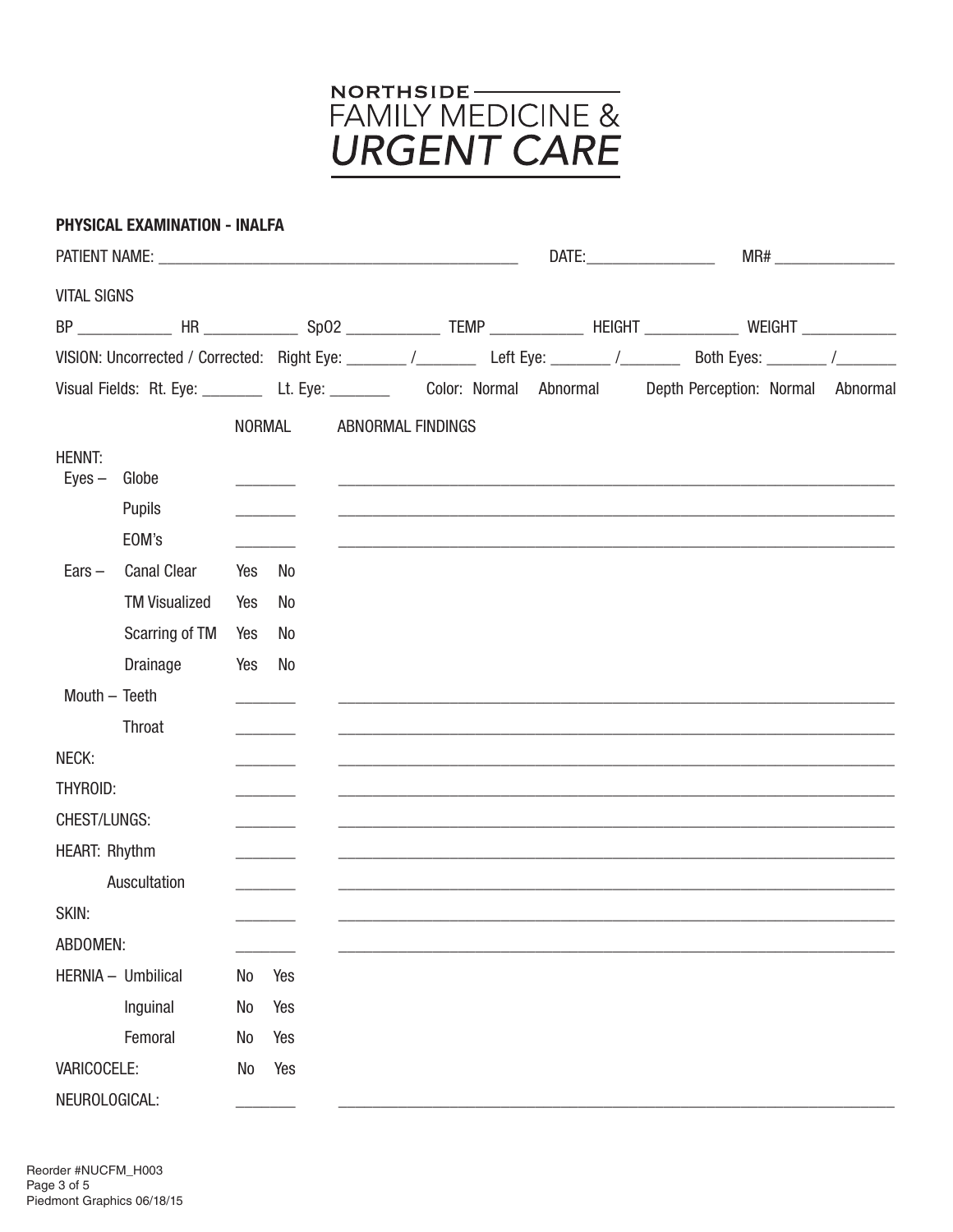

## **PHYSICAL EXAMINATION - continued**

|                               | <b>NORMAL</b>                                                                                                                                                                                                                                                                                                                                   | ABNORMAL FINDINGS                                                                                                     |       |  |
|-------------------------------|-------------------------------------------------------------------------------------------------------------------------------------------------------------------------------------------------------------------------------------------------------------------------------------------------------------------------------------------------|-----------------------------------------------------------------------------------------------------------------------|-------|--|
| MUSCULOSKELETAL:              |                                                                                                                                                                                                                                                                                                                                                 |                                                                                                                       |       |  |
| <b>Upper Extrem. Strength</b> | $\frac{1}{1}$                                                                                                                                                                                                                                                                                                                                   | <u> 1989 - Johann Barn, amerikan bernama di sebagai bernama di sebagai bernama di sebagai bernama di sebagai bern</u> |       |  |
| Upper Extrem. ROM             |                                                                                                                                                                                                                                                                                                                                                 | <u> 1989 - Johann John Harry Harry Harry Harry Harry Harry Harry Harry Harry Harry Harry Harry Harry Harry Harry</u>  |       |  |
| Lower Extrem. Strength        | $\begin{array}{c} \begin{array}{c} \begin{array}{c} \begin{array}{c} \end{array} \\ \begin{array}{c} \end{array} \end{array} & \begin{array}{c} \end{array} \end{array} \end{array} \end{array} \end{array} \end{array} \begin{array}{c} \begin{array}{c} \begin{array}{c} \end{array} \\ \begin{array}{c} \end{array} \end{array} \end{array}$ | <u> 1999 - Jan James James James James James James James James James James James James James James James James J</u>  |       |  |
| Lower Extrem. ROM             |                                                                                                                                                                                                                                                                                                                                                 | <u> 1999 - Jan Samuel Barbara, margaret eta idazlearen 1992</u>                                                       |       |  |
| Back/Spine ROM                |                                                                                                                                                                                                                                                                                                                                                 |                                                                                                                       |       |  |
|                               |                                                                                                                                                                                                                                                                                                                                                 |                                                                                                                       |       |  |
|                               |                                                                                                                                                                                                                                                                                                                                                 |                                                                                                                       |       |  |
|                               |                                                                                                                                                                                                                                                                                                                                                 | ,我们也不能在这里的人,我们也不能在这里的人,我们也不能在这里的人,我们也不能在这里的人,我们也不能在这里的人,我们也不能在这里的人,我们也不能在这里的人,我们也                                     |       |  |
|                               |                                                                                                                                                                                                                                                                                                                                                 |                                                                                                                       |       |  |
|                               |                                                                                                                                                                                                                                                                                                                                                 |                                                                                                                       |       |  |
|                               |                                                                                                                                                                                                                                                                                                                                                 |                                                                                                                       |       |  |
|                               |                                                                                                                                                                                                                                                                                                                                                 |                                                                                                                       |       |  |
|                               |                                                                                                                                                                                                                                                                                                                                                 |                                                                                                                       |       |  |
|                               |                                                                                                                                                                                                                                                                                                                                                 |                                                                                                                       |       |  |
|                               |                                                                                                                                                                                                                                                                                                                                                 |                                                                                                                       |       |  |
|                               |                                                                                                                                                                                                                                                                                                                                                 |                                                                                                                       |       |  |
|                               |                                                                                                                                                                                                                                                                                                                                                 |                                                                                                                       |       |  |
|                               |                                                                                                                                                                                                                                                                                                                                                 |                                                                                                                       |       |  |
|                               |                                                                                                                                                                                                                                                                                                                                                 | Signature of Physician/Physician Assistant/Nurse Practitioner:                                                        |       |  |
| <b>Print Name</b>             |                                                                                                                                                                                                                                                                                                                                                 |                                                                                                                       | DATE: |  |